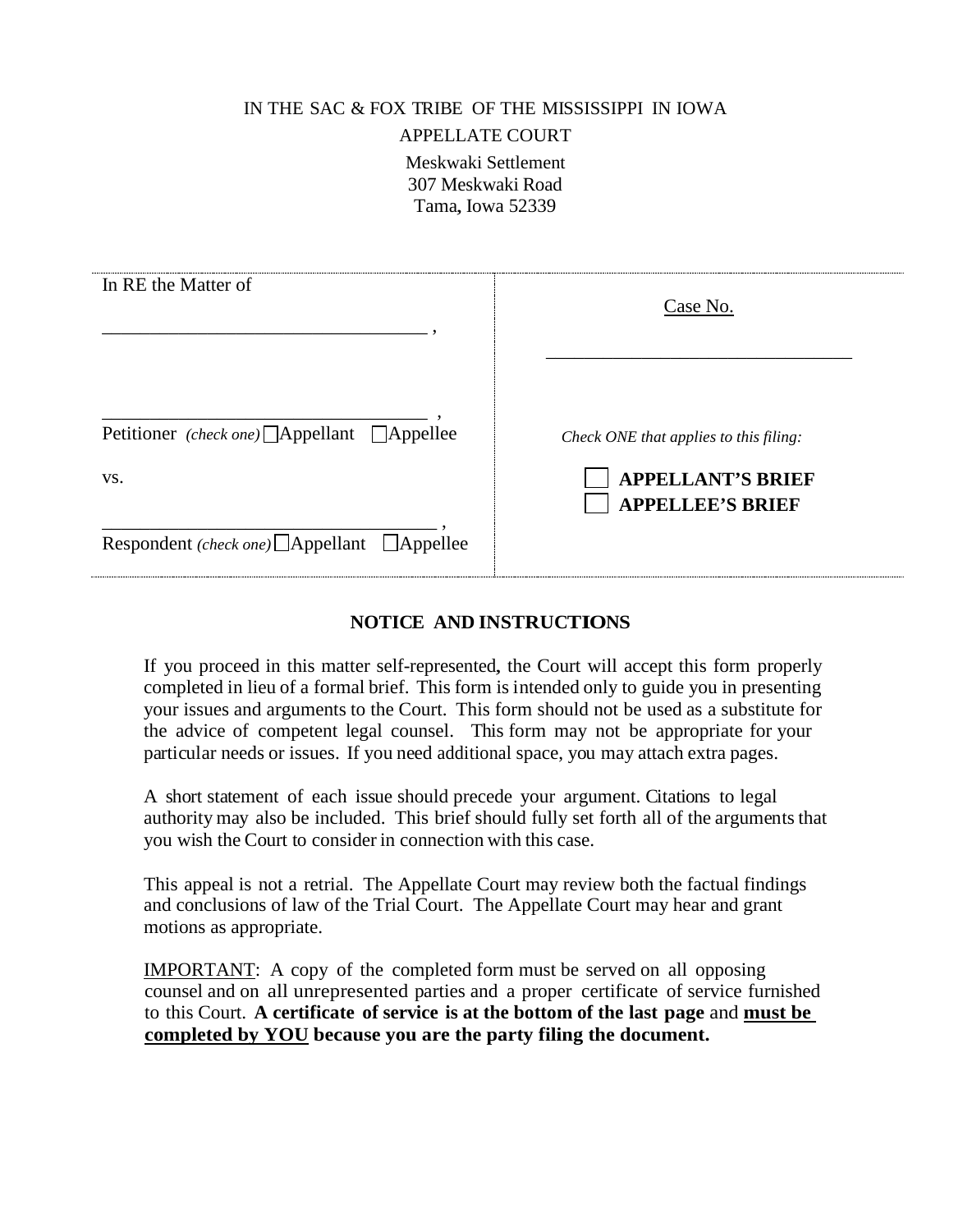# **BRIEF FOR APPELLATE CASE**

1. **Statement of the Case**. (Please restate the reasons or grounds for the appeal originally listed in the Notice of Appeal)

2. **Statement of Facts** Relevant to the Issue(s) Presented.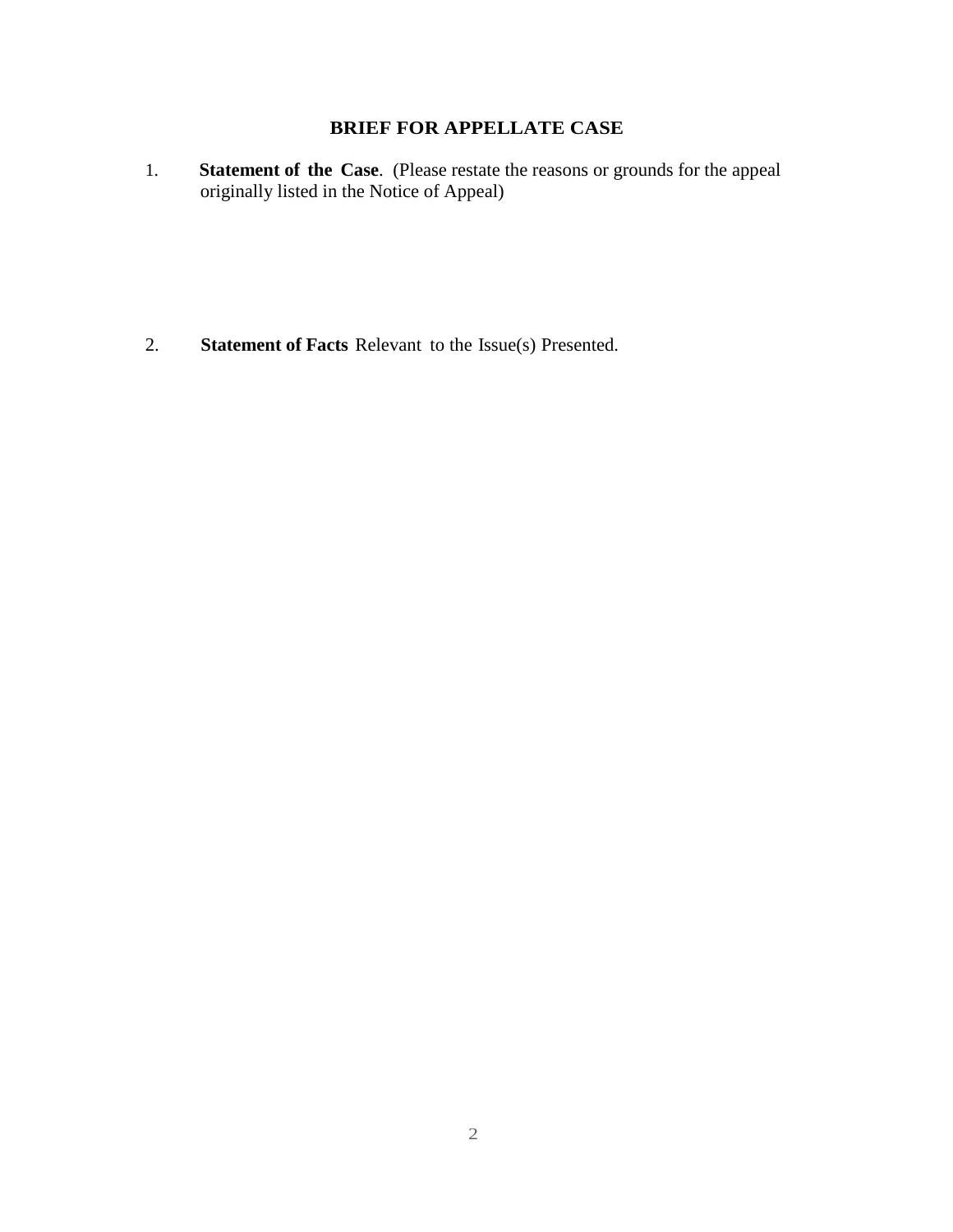## 3. **Statement of Issues**

a. First Issue:

Argument and Authorities:

## b. Second Issue

Argument and Authorities:

- 4. Do you think the lower court order violated any provisions of the Tribal Code? *If so, which law?*
- 5. Do you think the lower court order applied the wrong law, policies or procedure? *If so, what law, policies, or procedure do you want applie*d?